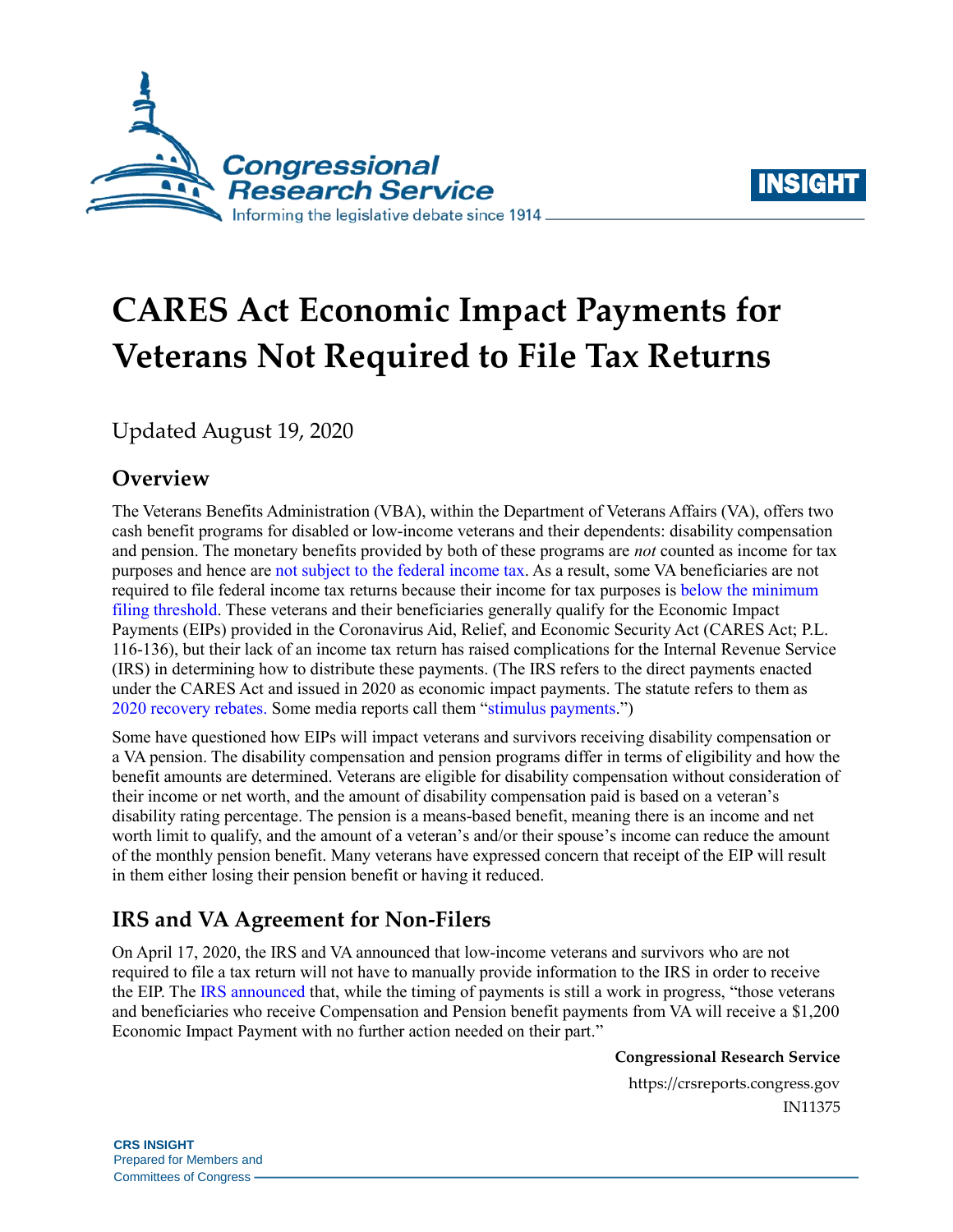## **Economic Impact Payments for VA Beneficiaries with Qualifying Children**

[VA also announced](https://www.va.gov/opa/pressrel/pressrelease.cfm?id=5423) an agreement with the Department of the Treasury, along with additional information for VA beneficiaries and survivors, explaining that those VA beneficiaries who have filed an income tax return in either 2018 or 2019 will automatically receive the EIP. However, those VA beneficiaries who did not file a tax return and have one or more [qualifying](https://www.irs.gov/newsroom/who-can-get-more-economic-impact-payment-money-for-children) children, will not automatically receive the additional payment for their dependents. Such beneficiaries must submit information to the IRS by visiting the [IRS Non-Filer: Enter Payment Info Here](https://www.irs.gov/coronavirus/non-filers-enter-payment-info-here) tool (e.g., the non-filer portal) to ensure that they receive the additional \$500 for any qualifying children. For the purposes of these payments, a qualifying child is a child eligible for the child tax credit—generally a dependent child under 17 years old.

On August 14, 2020 the IRS [extended the deadline](https://www.irs.gov/newsroom/irs-takes-new-steps-to-ensure-people-with-children-receive-500-economic-impact-payments) to September 30, 2020, for VA beneficiary non-filers with one or more qualifying children. VA beneficiaries who did not file a tax return in 2018 or 2019 and missed the original May 5, 2020, deadline are asked to provide information for qualifying children into the non-filer portal in order to receive the additional \$500 for each qualifying child. For those beneficiaries who have already submitted information into the non-filer portal, no additional action is required.

## **Economic Impact Payments for VA Beneficiaries with Non-Filing Spouses**

The IRS's [April 28 COVID Tax Tip 2020-46](https://www.irs.gov/newsroom/who-can-get-more-economic-impact-payment-money-for-children) states that VA beneficiaries who are married, and whose combined income is less than \$24,400, must enter their information into the [IRS non-filer portal](https://www.irs.gov/coronavirus/non-filers-enter-payment-info-here) to claim the full \$2,400 payment for a married couple. This step is only necessary for spouses who did not receive Social Security (SSA), Social Security Disability Insurance (SSDI), Railroad Retirement Board (RRB) benefits, Supplemental Security Income (SSI), or their own VA benefits and did not have to file a federal tax return in the past two years.

#### **Economic Impact Payment and Income Limit for VA Pension**

Eligibility for a [VA pension](https://www.va.gov/pension/eligibility/) is, in part, based on the individual's annual income. As stated in 38 U.S.C. Section 1503, "all payments of any kind or from any source (including salary, retirement or annuity payments or similar income, which has been waived, irrespective of whether the waiver was made pursuant to statute, contract, or otherwise) shall be included" when calculating a veteran's annual income. Many veterans or their survivors with limited income and receiving a pension are concerned that these EIPs will be [counted as income and therefore decrease their pension amount.](https://www.va.gov/pension/veterans-pension-rates/)

Section 20010 of the CARES Act, "Clarification of Treatment of Payments for Purposes of Eligibility for Veterans Pension and Other Veterans Benefits," addresses the aforementioned concern. In Section 20010, Congress excluded EIPs from a veteran's annual income, thereby preventing it from counting toward the income limit associated with pension eligibility. The section explicitly states that the rebate "shall not be treated as income or resources for purposes of determining eligibility for pension under chapter 15 of title 38." Consequently, the EIPs included in the CARES Act also are not to cause a decrease in the amount of pension the veteran or survivor will receive.